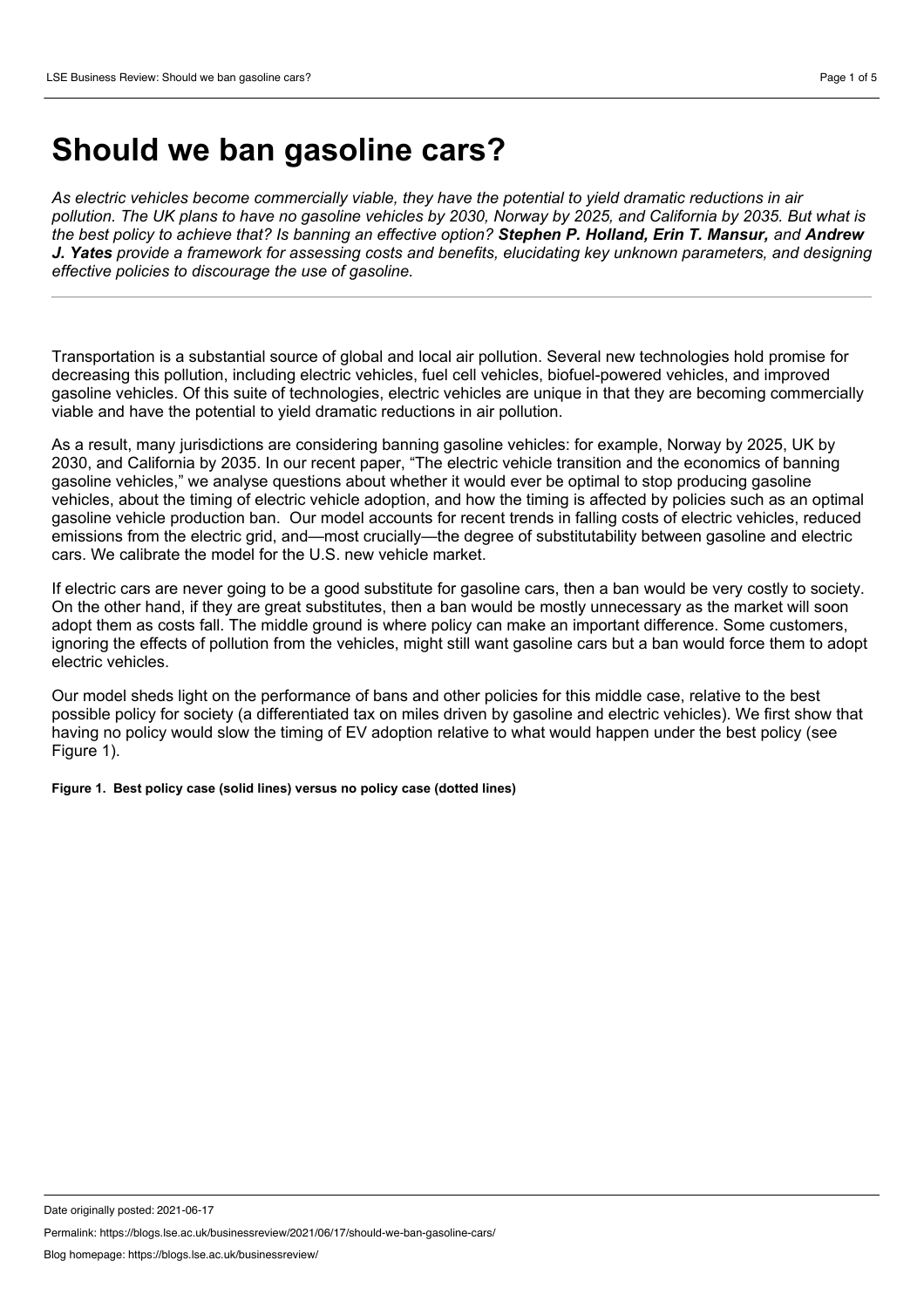

Further, the best policy would phase out production of gasoline cars over time. This differs from a ban where we would expect consumers to stockpile gasoline cars just before the ban takes effect (see Figure 2). Nevertheless, a ban does offer an improvement relative to no policy.

**Figure 2. Best policy case (solid) versus gasoline production ban (dotted)**

Date originally posted: 2021-06-17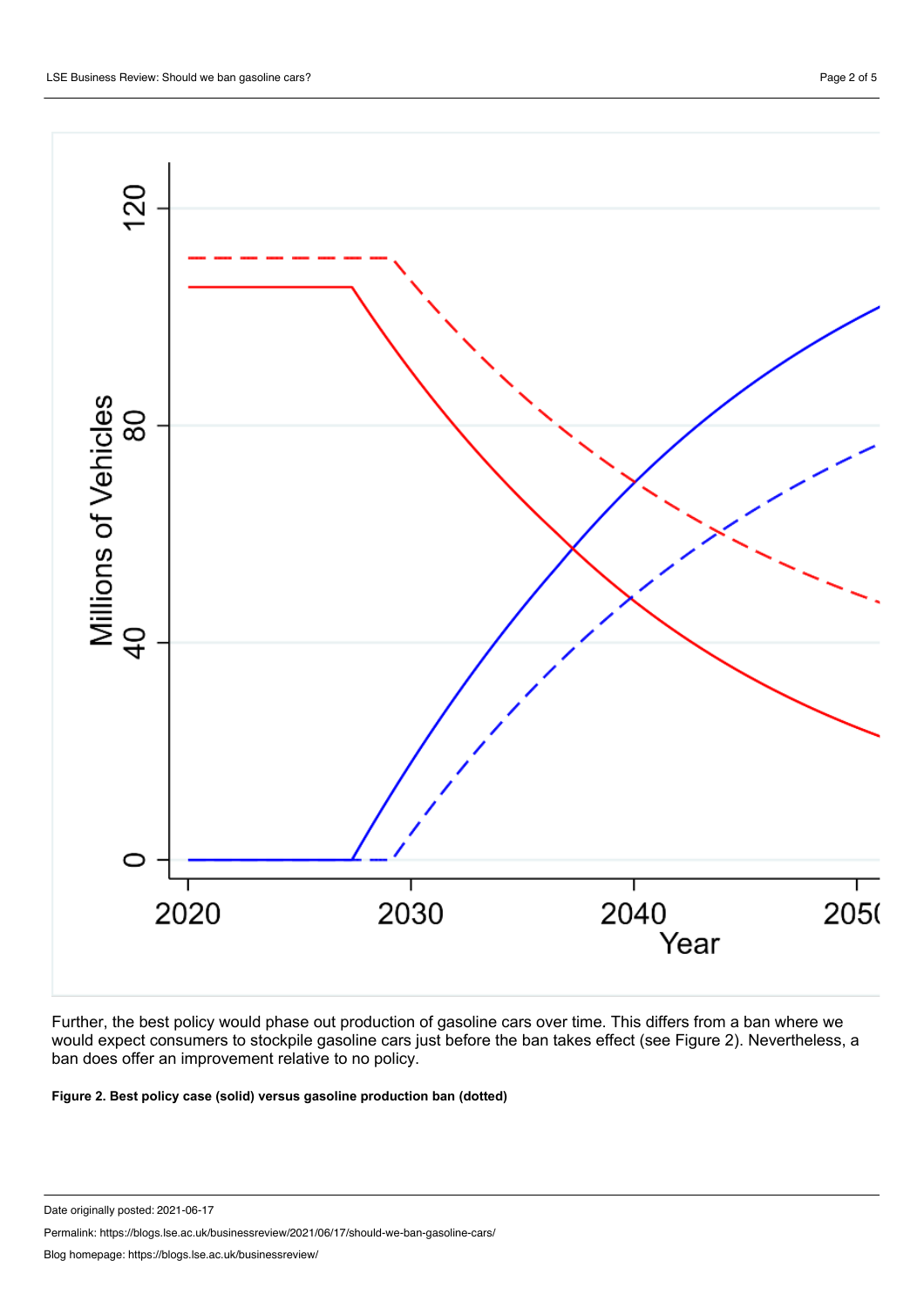

We also consider a novel policy for the transition to electric vehicles.

What if we used a tradable quota system like what was used to phase out leaded gasoline during the 1980's? Car manufacturers would be given a fixed number of credits to build gasoline cars and they could choose when to use them or sell them to other manufacturers if they no longer wanted to produce gasoline vehicles. Under this quota policy, the transition to EVs is much closer to the best policy than with a ban and there is no stockpiling (see Figure 3).

**Figure 3. Best policy case (solid) versus gasoline production tradable quota (dotted)**

Date originally posted: 2021-06-17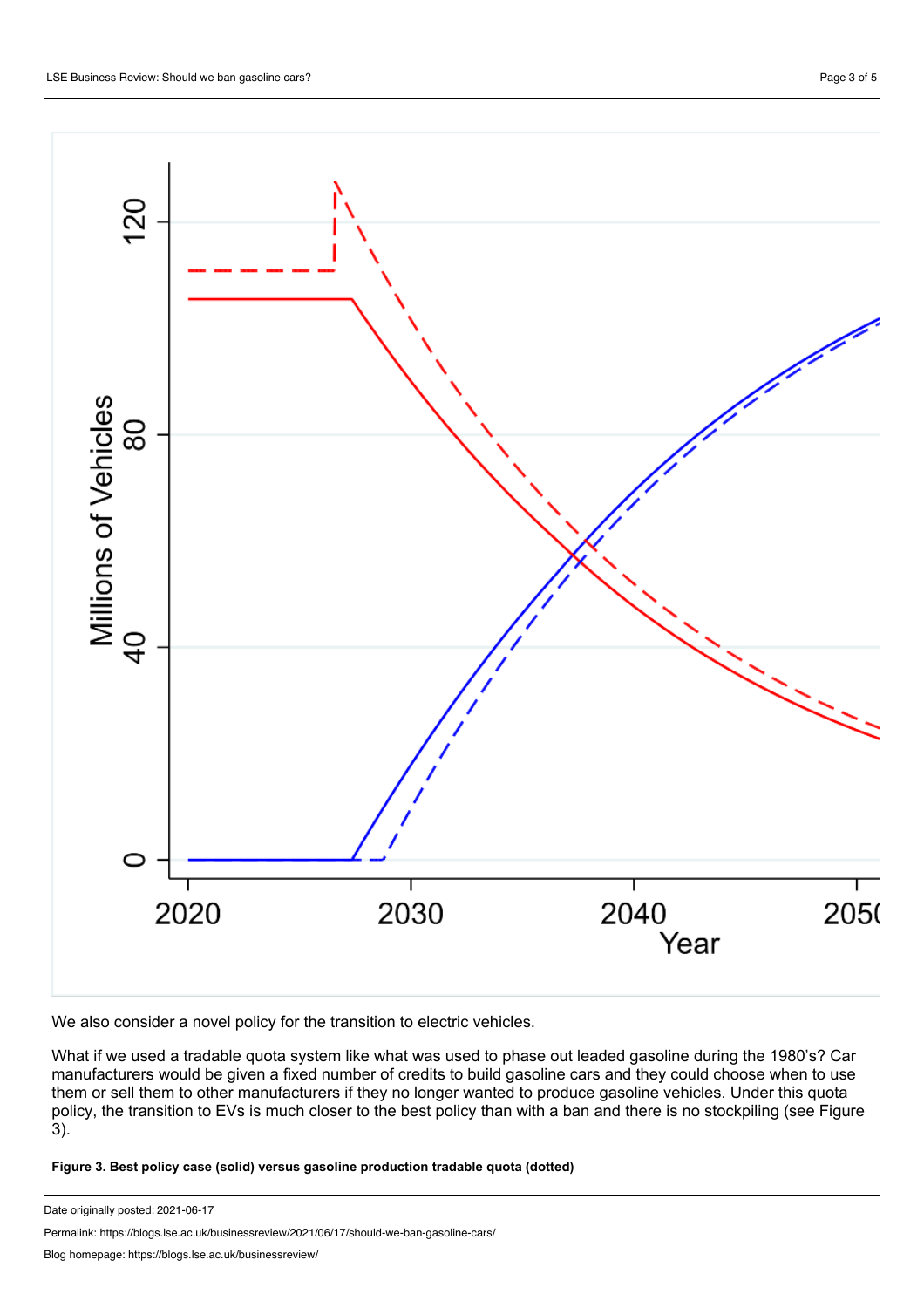

Many jurisdictions currently offer a subsidy for the purchase of an electric vehicle. These subsidies can hasten the transition to electric vehicles. Our model shows that a correctly chosen subsidy generates about the same benefits to society as a ban and is generally inferior to the tradable quota policy.

Date originally posted: 2021-06-17